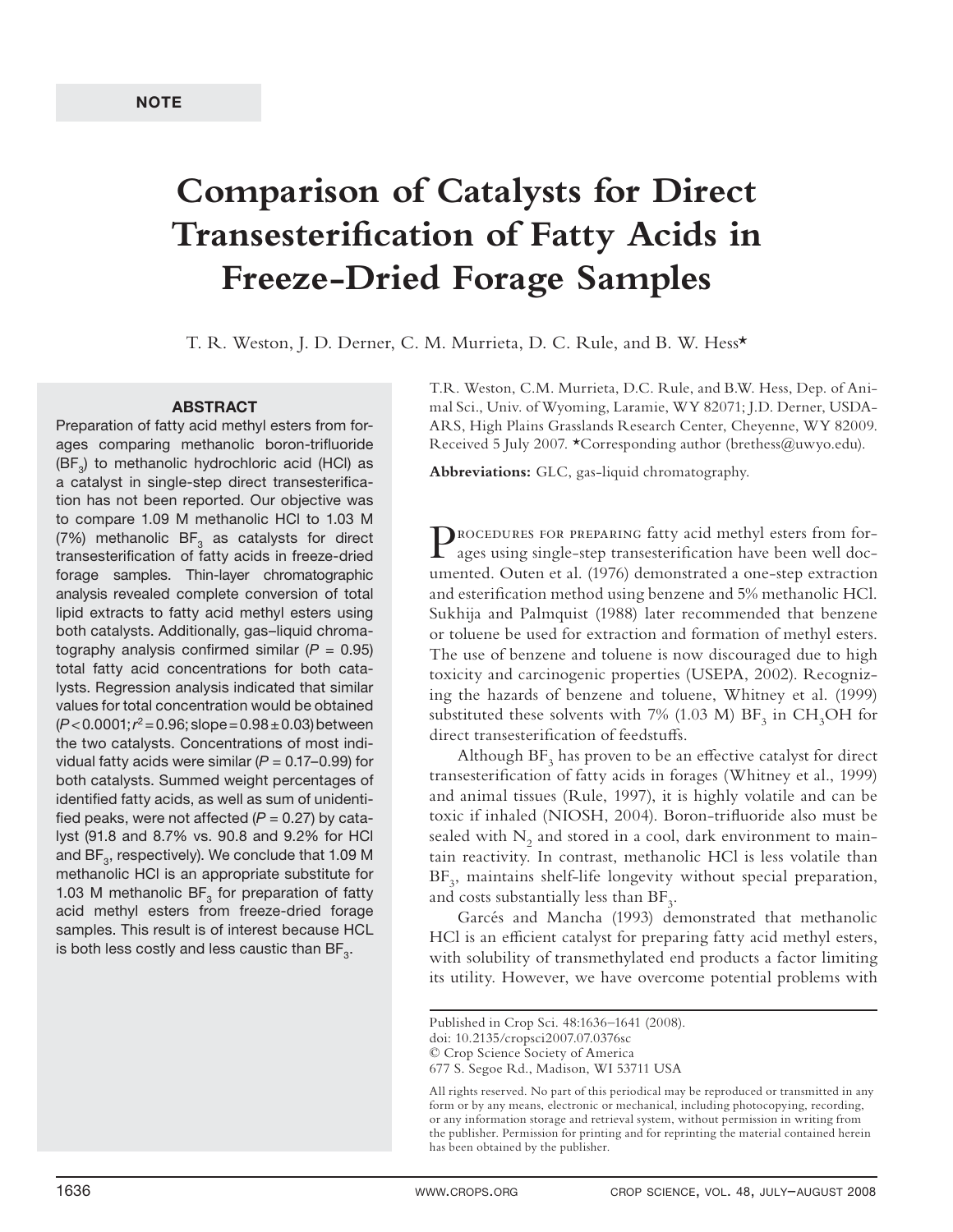solubility by frequent vortex mixing of the sample while maintaining reaction temperature (Rule, 1997; Whitney et al., 1999). Kucuk et al. (2001) modified the procedure of Whitney et al. (1999) by substituting  $\text{BF}_3$  in  $\text{CH}_3\text{OH}$  with methanolic HCl for direct transesterification of lipids in feedstuffs; however, results comparing methanolic  $\text{BF}_3$  to methanolic HCl as a catalyst in **a** single-step direct transesterification of dried forages have not yet been reported. Thus, our objective was to compare 1.03 M methanolic  $\rm BF_3$  to 1.09 M methanolic HCl as catalyst for direct transesterification of fatty acids in freeze-dried forage samples.

### **MATERIALS AND METHODS Sample Collection**

A diverse range of fatty acid levels in forages was accomplished by collecting several different plant species in various stages of phenological development. Beginning in May and occurring every 3 wk until Oct. 2004, individual plant species were clipped 2.5 cm above the ground surface to attain 5.0 g of fresh tissue per species from a single enclosure (0.5 ha) located approximately 9 km northwest of Cheyenne, Wyoming. Samples included blue grama [*Bouteloua gracilis* (Kunth) Lag. ex Steud.], western wheatgrass [*Pascopyrum smithii* (Rydb.) A. Löve], needle-and-thread [*Hesperostipa comata* (Trin. & Rupr.) Barkworth ssp. *comata*], needleleaf sedge (*Carex eleocharis* L.H. Bailey), scarlet globemallow [*Sphaeralcea coccinea* (Nutt.) Rydb.], dalmation toadflax [Linaria dalmatica (L.) Mill.], and fringed sage (Artemi*sia frigida* Willd.). Clipped samples were immediately placed on dry ice, transported to the laboratory, and freeze-dried (Genesis Freeze Dryer, Virtis Co., Gardiner, NY). After freeze-drying, samples were ground in a Wiley Mill (Arthur H. Thomas Co., Philadelphia, PA) to pass a 1-mm screen and were then stored in plastic containers with Teflon-lined caps at -20°C.

### **Total Lipid Extract for Qualitative Thin-Layer Chromatography**

Freeze-dried samples (0.5 g) for each species were subjected to extraction with a mixture containing chloroform (CHCl<sub>3</sub>), CH<sub>3</sub>OH, and H<sub>2</sub>O (1:2:0.8 v/v/v; Bligh and Dyer, 1959) in 29by 123-mm screw-cap, borosilicate tubes with Teflon-lined caps. Extraction mixture volumes were individually adjusted (15 mL for blue grama, dalmation toadflax, needle-and-thread, needleleaf sedge, and western wheatgrass or 30 mL for fringed sage and scarlet globemallow) due to differences in the absorptive nature of the samples. Samples were continuously mixed by agitating tubes with a Wrist Action Shaker (Burrell Corporation, Pittsburgh, PA) for 24 h. After extraction, 3.0 mL of CHCl<sub>3</sub>, 1.5 mL of H<sub>2</sub>O, and 1.5 mL of an aqueous solution containing 0.1 M HCl/2 M KCl were added to each tube and vortex-mixed for 15 s at a low speed, using a Fisher Vortex Genie 2 electronic mixer (Scientific Industries, Inc., Bohemia, NY). Tubes were then centrifuged (Beckman Model TJ-6 Centrifuge, Beckman Instruments Inc., Fullerton, CA) at  $1300 \times g$  for 3 min to separate phases, and the upper aqueous phase was siphoned and discarded. The lower  $\mathrm{CHCl}_{3}$  phase was transferred into a clean, hexane-rinsed 16- by 125-mm screwcap, borosilicate tube with a Teflon-lined cap. Residue in the

original tube was extracted twice with  $2.0$  mL of  $CHCl<sub>3</sub>$ , with each  $\mathrm{CHCl}_3$  extract combined with the first extract. Tubes were then placed in a Meyer N-Evap Analytical Evaporator (Associates, Inc., South Berlin, MA), where  $\mathrm{CHCl}_3$  was evaporated under  $\mathrm{N}_2$  gas at 22°C. Lipid extracts within tubes were resuspended in 2.0 mL of  $CHCl<sub>3</sub>$  and split by transferring 1.0 mL into a clean hexane-rinsed 16- by 125-mm tube. The CHCl<sub>3</sub> in each tube containing 1.0 mL of the split extract residue was then evaporated under  $\mathrm{N}_2$  gas at 22°C. Transesterification was performed by adding 4.0 mL of either 1.03 M methanolic  $BF_3$ or 1.09 M methanolic HCl to each tube. Tubes were placed on a hot block at 80°C. Following 5 min of initial heating, tubes were individually vortex-mixed every 3 min for 1 h. Tubes were then allowed to cool for approximately 20 min. When tubes reached ambient temperature,  $2.0$  mL of  $H<sub>2</sub>O$  and  $2.0$ mL of hexane (HPLC grade, Sigma-Aldrich, St. Louis, MO) were added to each tube followed by vortex-mixing for 15 s. After centrifugation at 1300  $\times$  *g* for 3 min, the hexane phase was transferred to glass vials containing a 1-mm bed of anhydrous sodium sulfate and sealed to dry and store lipid extracts for later thin-layer chromatography analysis. Thin-layer chromatography was accomplished by individually loading 15 μL of each hexane phase with a microsyringe onto separate lanes of a thin layer chromatography plate (20 by 20 cm) coated with 250 μm Silica-gel G (Analtech, Newark, DE). The thin-layer chromatography plate was placed in a mobile phase mixture of petroleum ether, diethyl ether, and glacial acetic acid (85:15:1 v/v/v) for 1 h. The plate was developed under  $I_2$  vapors and visually assessed for band formation. Purified standards (Sigma-Aldrich, St. Louis, MO) of methyl-oleate, monoacylglycerols, diacylglycerols, and triacylglycerols were used for visual comparison of bands.

#### **Direct Transesterification of Dried Forages**

To begin the direct transesterification procedure, 1.0 mL of  $CHCl<sub>3</sub>$  containing 1.0 mg mL<sup>-1</sup> of heneicosanoic acid was transferred into individual 29- by 123-mm screw-cap, borosilicate tubes and evaporated under  $\mathrm{N}_2$  gas at 22°C. Heneicosanoic acid, a 21-carbon saturated fatty acid, was used as an internal standard to quantify mass from peak areas for individual and total fatty acids. For calculation of total fatty acids, all peaks were assumed to be fatty acid methyl esters. Freeze-dried forage samples were individually weighed (0.5 g) into tubes containing the dried internal standard. Fatty acid methyl esters were prepared by adding 4.0 mL of 1.03 M methanolic  $\rm BF_{3}$  or 1.09 M methanolic HCl plus 4.0 mL  $\text{CH}_3\text{OH}$  directly to tubes containing samples. Due to their absorptive nature, fringed sage and scarlet globe mallow required more reagent for saturation. For these samples, 8.0 mL of either 1.03 M methanolic  $BF_3$  or 1.09 M methanolic HCl and 8.0 mL of  $CH_3OH$  was used. Tubes were capped and placed in a water bath (Isotemp 220, Fisher Scientific, Pittsburgh, PA) at  $80^{\circ}$ C. After 5 min of initial heating, tubes were individually vortex-mixed every 3 min for 1 h and then allowed to cool. Sukhija and Palmquist (1988) suggested that transesterification may remain incomplete if forage samples are not frequently vortex-mixed at slow speeds. Emphasis was placed on vortex-mixing individual tubes every 3 min to ensure complete extraction and transesterification (Rule, 1997). After tubes cooled to ambient temperature,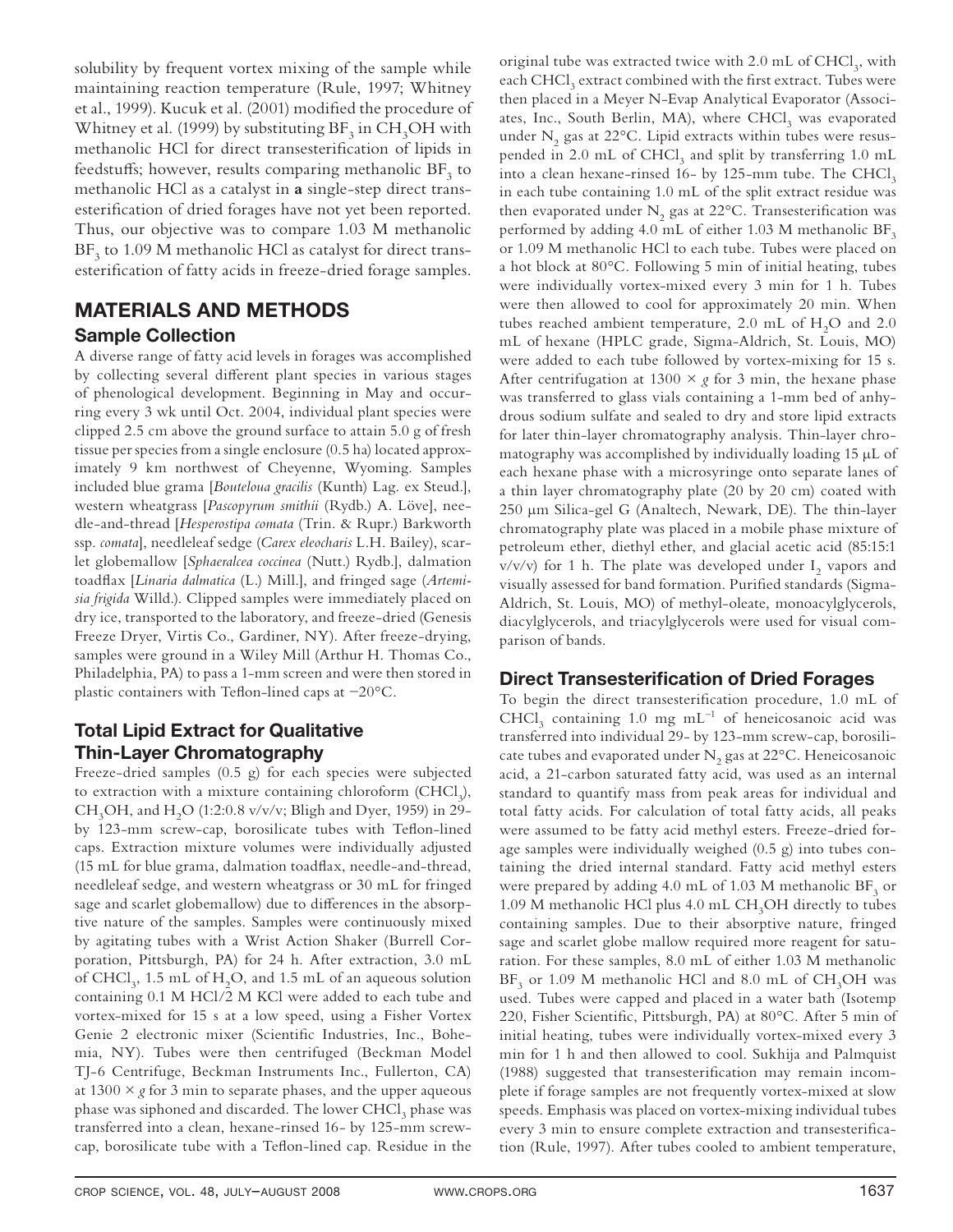4.0 mL of  $H<sub>2</sub>O$  and 4.0 mL of hexane were added, followed by vortex-mixing for 15 s. Tubes were centrifuged at  $1300 \times g$  for 3 min; the upper hexane phase was transferred to gas-liquid chromatography (GLC) auto-sampler vials containing a 1-mm bed of anhydrous sodium sulfate and crimp sealed.

Fatty acid methyl esters were separated by GLC using an Agilent 6890 Gas Chromatograph (Agilent Technologies, Wilmington, DE) equipped with a flame ionization detector and a 30-m by 0.32-mm (i.d.) fused siloxane capillary column (BPX-70, 0.25 μm film thickness, SGE, Inc. Austin, TX). Oven temperature was maintained at 110°C for 5 min and then increased to 200°C at 5°C min–1. Injector and detector temperatures were 200°C and 225°C, respectively. Hydrogen was the carrier gas at a split ratio of 25:1 and a constant flow rate of 1.0 mL min<sup>-1</sup>. Fatty acid methyl ester peaks were recorded and integrated using GC ChemStation software (Agilent Technologies, version A.09.03). Individual fatty acid methyl esters were identified by comparing retention times with known fatty acid methyl ester standards (Nu-Chek Prep., Inc., Elysian, MN, and Matreya, Inc., Pleasant Gap, PA).

#### **Statistical Analyses**

Quantitative data were analyzed by ANOVA as a randomized block complete block design using the GLM procedure of SAS (SAS Institute, Cary, NY). The model included plant species and sampling date as blocks and catalyst (BF $_{3}$  and HCl) as the independent variable, with individual plant samples as experimental units. Least squared means are reported because blue grama was not present at the time of the first sample collection  $(n = 82)$ . The REG procedure of SAS was used to determine  $r^2$ of correlation coefficients and relationships between fatty acid levels for the two catalysts. Each value for  $BF_3$  was the dependent variable, whereas each value for HCl served as the independent variable.

## **RESULTS AND DISCUSSION**

For the qualitative thin-layer chromatography analysis, location of bands indicated that total lipid extracts from intact forage lipids had been completely converted to methyl esters using either 1.03 M methanolic  $\rm BF_{3}$  or 1.09 M methanolic HCl as catalyst for transesterification (Fig. 1). Although intensity of bands appear to differ between treatments, direct comparisons of band intensities were not possible because concentrations of total lipids loaded were not equal across lanes. Nevertheless, these results indicate that either methanolic  $\rm{BF}_{3}$  or methanolic HCl can be used as catalyst for transesterification of lipid extracts. The complete conversion of fatty acids in the intact plant lipids to fatty acid methyl esters was accomplished despite previous indications that certain classes of simple lipids are not soluble in methanolic HCl (Christie, 1993); however, extensive vortex-mixing while heating results in complete methylation of these simple lipids when methanolic HCl is used (Rule, 1997).

For the quantitative GLC analyses comparing direct transesterification of dried forges using the two catalysts, mean concentrations of total fatty acids  $(P = 0.95)$  and most individual fatty acids ( $P = 0.17$  to 0.99) were similar for both catalysts (Table 1). Concentrations of 14:0 and 22:0 tended to differ ( $P \le 0.08$ ), but weight percentages of these fatty acids did not differ ( $P \ge 0.12$ ) between catalysts (Table 2). Concentrations and weight percentages of 17:1 were less  $(P < 0.0001)$  for HCl compared with BF<sub>3</sub>. Except for 17:0 and 19:0, there was generally good agreement between catalysts for fatty acid concentrations ( $P < 0.0001$ ;  $r^2 = 0.70 - 1.0$ ) and weight percentages  $(P < 0.0001; r<sup>2</sup> = 0.59-1.0)$ . Regression equations presented



Figure 1. Thin-layer chromatogram of methyl esters (ME) prepared from total lipid extract using transesterification with 1.03 M methanolic boron-trifluoride or 1.09 M methanolic HCl. Lanes 1 and 18 represent monoacylglycerol (MG), diacylglycerol (DG), and triacylglycerol (TG) from purified standards. Lanes 2 and 17 represent a purified ME standard (methyl oleate). Lanes 3, 5, 7, 9, 11, 13, and 15 represent 15 μL of fatty acid ME hexane extract prepared from 0.5 g of each blue grama, fringed sage, western wheatgrass, needle-and-thread, dalmation toadflax, needleleaf sedge, and scarlet globemallow using total lipid extract followed by direct transesterification with 7% BF<sub>3</sub> in CH<sub>3</sub>OH. Lanes 4, 6, 8, 10, 12, 14, and 16 represent 15 μL of fatty acid ME prepared from 0.5 g of blue grama, fringed sage, western wheatgrass, needle-and-thread, dalmation toadflax, needleleaf sedge, and scarlet globemallow using total lipid extract followed by direct transesterification with 1.09 M methanolic HCl. Lane 19 depicts the location of ME, TG, DG, and MG on each lane. Extracts were not prepared to contain the same concentrations of total lipids; hence; fatty acid methyl ester concentrations would not have been equal across lanes.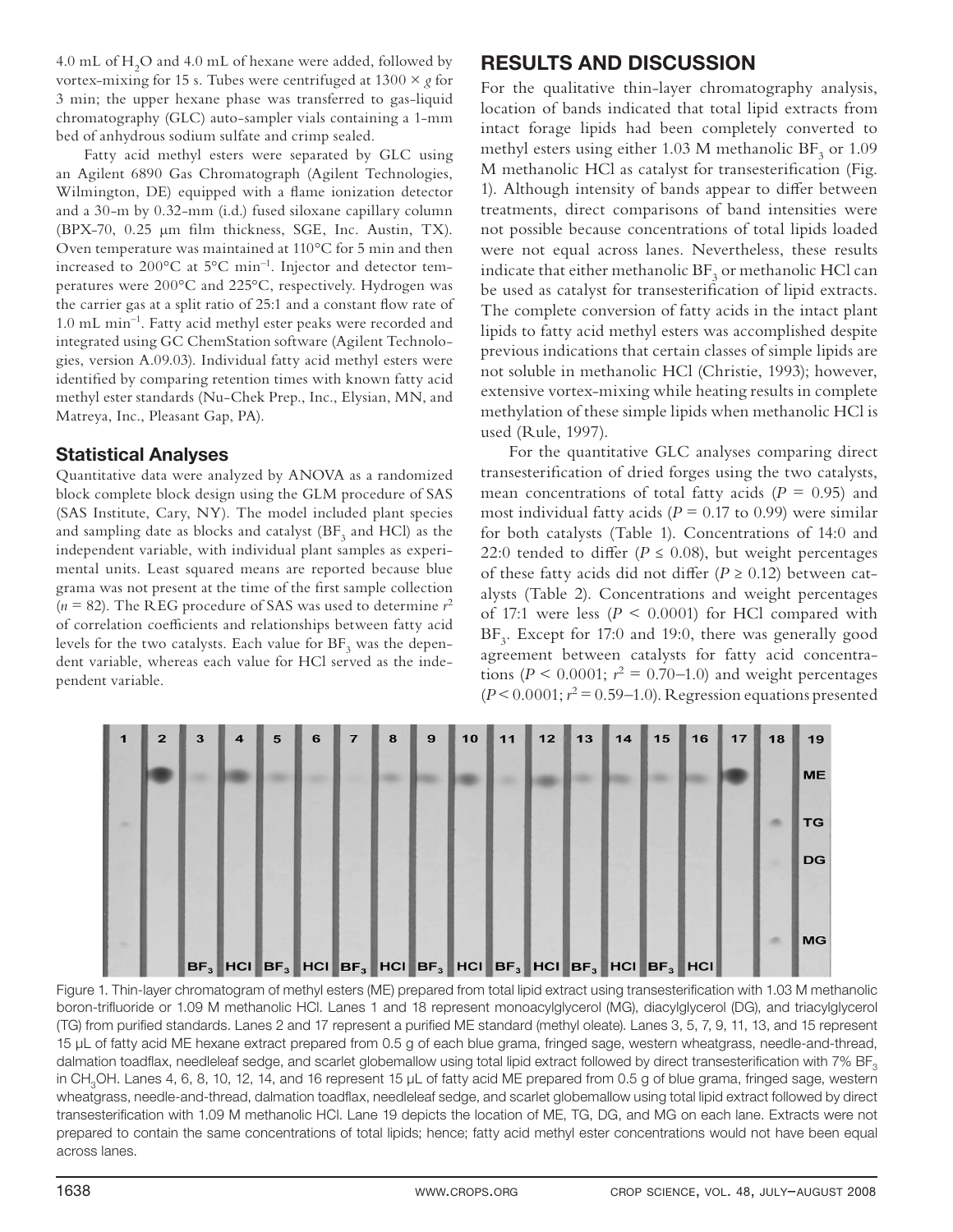in Table 1 and 2 indicate that values for fatty acid levels would be reasonably comparable if HCl were used instead of  $\mathrm{BF}_3$ . Although results of regression analysis indicate that similar values for total concentration would be obtained ( $P < 0.0001$ ;  $r^2 = 0.96$ ) between the two catalysts, weight percentages of summed identified fatty acids would not be as comparable  $(P < 0.0001; r^2 = 0.65)$ . Reporting of fatty acid concentrations would be preferred because these data are quantitative, whereas data expressed on a weight percentage basis merely indicate relative abundance of individual fatty acids. In addition to costing substantially more per sample than HCl,  $BF_3$  in the form of its coordination complex with  $\text{CH}_3\text{OH}$  is a powerful Lewis acid and has serious drawbacks because of the formation of methoxy artifacts from unsaturated fatty acids when used in high concentrations with CH<sub>3</sub>OH (Christie, 1993). Therefore,  $\rm{BF}_{3}$  may have caused partial isomerization of predominant fatty acids because the concentrations of unidentified peaks with GLC retention times of 8.0, 13.9, and 31.9 min were greater ( $P \le 0.03$ ) for BF<sub>3</sub>, whereas the concentrations of unidentified peaks eluting at 10.6 and 14.8 min were greater ( $P \le 0.01$ ) for HCl (Table 3). Excluding the unidentified peaks with GLC retention times of 20.1 and 26.8, which had essentially identical concentrations and  $r^2 = 1.0$  and 0.90, regression analysis revealed that concentrations of unidentified peaks eluting at 10.6 and 14.8

min would be more comparable than unidentified peaks eluting at other time points. Thus, uniformity of fatty acid methyl ester transesterification was likely better with  $\rm HCl$  than  $\rm BF_{3}$ . This notion also was supported by Christie (1993), who noted that all fatty acids are esterified at approximately the same rate by methanolic HCl and that differential losses of specific fatty acids are unlikely during the esterification step. Nevertheless, total concentration of unidentified peaks did not differ ( $P = 0.71$ ) between catalysts. Additionally, total weight percentages of identified fatty acid methyl esters and unidentified peaks were not affected  $(P = 0.37)$  by catalyst.

In addition to partial isomerization, the unidentified peaks listed in Table 3 could be "unusual" fatty acids (Moire et al., 2004) synthesized with hydroxyl, epoxy, acetylenic, or carboxylic functional groups, as well as those with conjugated unsaturated bonds (Jaworski and Cahoon, 2003). Such unusual fatty acids can also be incorporated into triacylglycerols for storage (Moire et al., 2004). For freshly harvested forages, detection of unusual fatty acids with shorter chain lengths would most likely be low due to β-oxidation of unusual fatty acids to maintain integrity of the lipid membrane (Millar et al., 1998). Derivatives of peroxisomal β-oxidation can also have unusual conformity. For example, Moire et al. (2004) reported that peroxisomal β-oxidation of 18:3 resulted in intermediates

Table 1. Fatty acid concentration of freeze-dried forage samples using boron-trifluoride in methanol or methanolic hydrochloric acid as catalysts for direct transesterification.<sup>†</sup>

| <b>Fatty acid</b> | Fatty acid |                 | Catalyst                                   |            | <b>ANOVA</b> | Regression |                                     |  |  |
|-------------------|------------|-----------------|--------------------------------------------|------------|--------------|------------|-------------------------------------|--|--|
| retention time    |            | BF <sub>3</sub> | <b>HCI</b>                                 | <b>SEM</b> | P value      | $r^2$      | $(slope \pm SE + intercept \pm SE)$ |  |  |
| min               |            |                 | $-$ mg g <sup>-1</sup> DM <sup>‡</sup> $-$ |            |              |            |                                     |  |  |
| 6.6               | 13:0       | 0.139           | 0.135                                      | 0.004      | 0.55         | 0.84       | $1.01 \pm 0.07 + 0.002 \pm 0.01$    |  |  |
| 10.0              | 14:0       | 0.290           | 0.331                                      | 0.009      | < 0.01       | 0.80       | $0.84 \pm 0.07 + 0.01 \pm 0.02$     |  |  |
| 15.8              | 16:0       | 3.204           | 3.288                                      | 0.081      | 0.46         | 0.91       | $0.90 \pm 0.05 + 0.24 \pm 0.15$     |  |  |
| 16.6              | 16:1       | 0.234           | 0.251                                      | 0.011      | 0.25         | 0.75       | $0.80 \pm 0.07 + 0.03 \pm 0.02$     |  |  |
| 17.9              | 17:0       | 0.085           | 0.073                                      | 0.006      | 0.17         | 0.10       | $0.71 \pm 0.31 + 0.03 \pm 0.02$     |  |  |
| 18.6              | 17:1       | 0.121           | 0.077                                      | 0.003      | < 0.01       | 0.73       | $1.09 \pm 0.10 + 0.04 \pm 0.009$    |  |  |
| 19.7              | 18:0       | 0.500           | 0.499                                      | 0.171      | 0.96         | 0.86       | $1.00 \pm 0.06 + 0.004 \pm 0.04$    |  |  |
| 20.3              | 18:1       | 0.243           | 0.236                                      | 0.124      | 0.97         | 1.00       | $1.05 \pm 0.002 - 0.007 \pm 0.003$  |  |  |
| 21.1              | 18:2       | 4.704           | 4.725                                      | 0.793      | 0.99         | 1.00       | $1.00 \pm 0.008 - 0.02 \pm 0.06$    |  |  |
| 21.8              | 19:0       | 0.066           | 0.073                                      | 0.005      | 0.36         | < 0.01     | $0.10 + 0.10 + 0.06 + 0.008$        |  |  |
| 22.3              | 18:3       | 8.518           | 8.687                                      | 0.239      | 0.62         | 0.97       | $0.99 + 0.03 - 0.08 + 0.26$         |  |  |
| 22.8              | 20:0       | 0.244           | 0.233                                      | 0.010      | 0.42         | 0.94       | $1.01 \pm 0.04 + 0.009 \pm 0.01$    |  |  |
| 23.2              | 20:1       | 0.059           | 0.063                                      | 0.006      | 0.58         | 0.70       | $0.76 \pm 0.08 + 0.01 \pm 0.007$    |  |  |
| 25.5              | 22:0       | 0.310           | 0.282                                      | 0.011      | 0.08         | 0.93       | $1.13 \pm 0.05 - 0.007 \pm 0.02$    |  |  |
| 25.8              | 22:1       | 0.734           | 0.757                                      | 0.071      | 0.82         | 0.99       | $0.94 \pm 0.02 + 0.02 \pm 0.02$     |  |  |
| 28.0              | 22:3       | 0.297           | 0.276                                      | 0.012      | 0.21         | 0.76       | $0.93 + 0.08 + 0.04 + 0.03$         |  |  |
| 28.2              | 24:0       | 0.274           | 0.264                                      | 0.018      | 0.68         | 0.84       | $0.91 \pm 0.06 + 0.03 \pm 0.02$     |  |  |
| 28.7              | 24:1       | 0.082           | 0.079                                      | 0.021      | 0.90         | 0.99       | $1.04 \pm 0.02 + 0.0007 \pm 0.004$  |  |  |
| 36.3              | 28:0       | 0.262           | 0.233                                      | 0.022      | 0.38         | 0.90       | $1.18 \pm 0.06 - 0.02 \pm 0.02$     |  |  |
| Total             |            | 22.402          | 22.493                                     | 1.121      | 0.95         | 0.96       | $0.98 \pm 0.03 + 0.39 \pm 0.63$     |  |  |

†A diverse range of fatty acid levels in forages was accomplished by collecting several different plant species in various stages of phenological development (n = 82). Values for  $BF<sub>3</sub>$  were dependent variables.

‡DM, dry matter.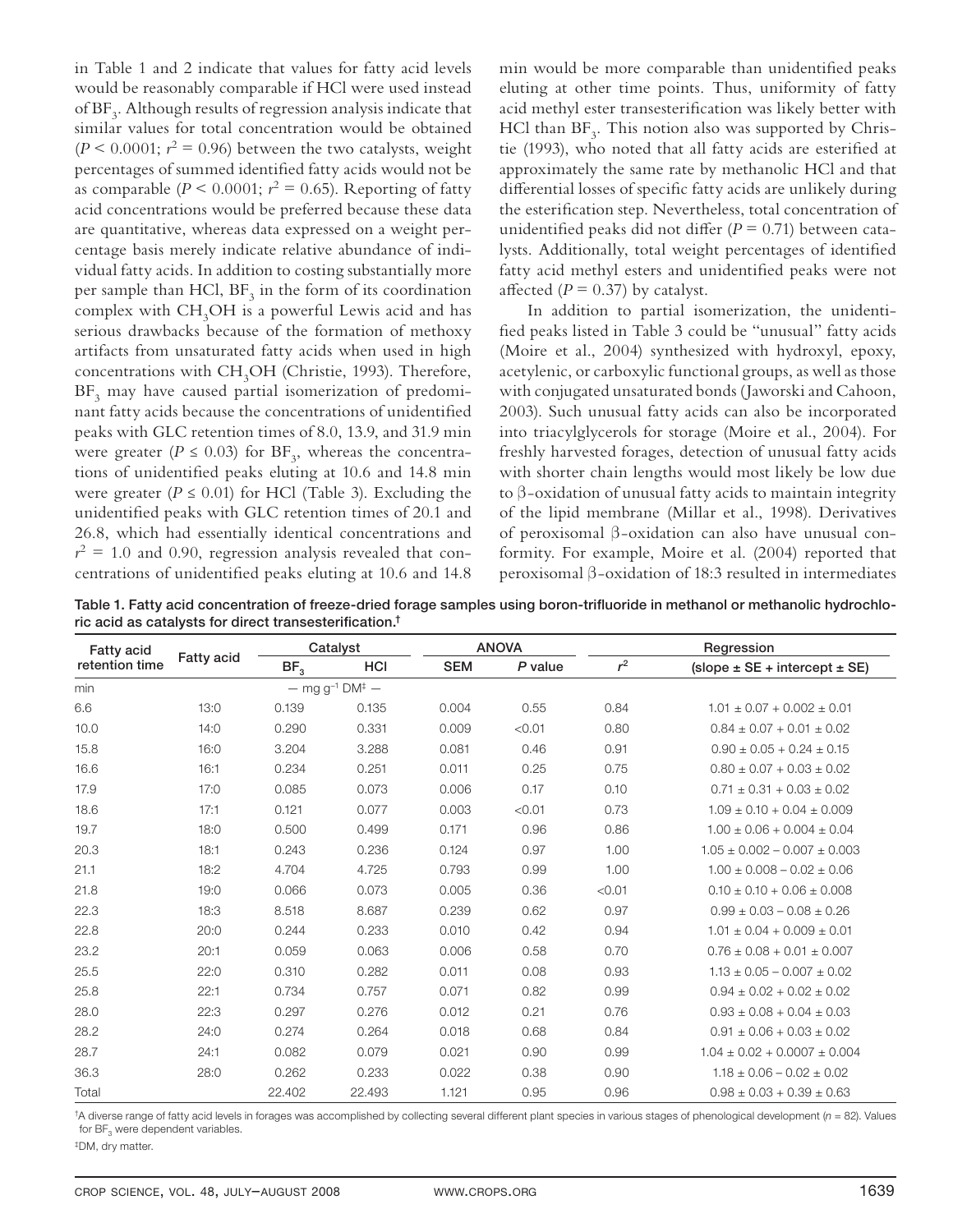14:3, 12:2, 10:2, 8:1, and 6:0. Those authors also noted that peroxisomal β-oxidation of 18:1 resulted in 14:1, 12:0, 10:0, 8:0, and 6:0. Further investigation would be required to identify these unidentified peaks in the forage lipids of the current study.

#### **CONCLUSIONS**

Fatty acid methyl esters can be prepared by one-step direct transesterification of forage lipids using methanolic hydrochloric acid as effectively as with methanolic boron-trifluoride as catalyst. The significance of this

| Table 2. Fatty acid weight percentages of freeze-dried forage samples using boron-trifluoride in methanol or methanolic |  |  |  |  |  |  |
|-------------------------------------------------------------------------------------------------------------------------|--|--|--|--|--|--|
| hydrochloric acid as catalysts for direct transesterification. <sup>†</sup>                                             |  |  |  |  |  |  |

| Fatty                   |                 | Catalyst                                        |            | <b>ANOVA</b> | Regression |                                     |  |  |
|-------------------------|-----------------|-------------------------------------------------|------------|--------------|------------|-------------------------------------|--|--|
| acid                    | BF <sub>3</sub> | <b>HCI</b>                                      | <b>SEM</b> | P value      | $r^2$      | $(slope \pm SE + intercept \pm SE)$ |  |  |
|                         |                 | $-$ g 100 g <sup>-1</sup> total fatty acids $-$ |            |              |            |                                     |  |  |
| 13:0                    | 0.65            | 0.63                                            | 0.02       | 0.53         | 0.80       | $1.00 \pm 0.08 + 0.02 \pm 0.05$     |  |  |
| 14:0                    | 1.53            | 1.76                                            | 0.10       | 0.12         | 0.93       | $0.83 \pm 0.04 + 0.08 \pm 0.08$     |  |  |
| 16:0                    | 15.01           | 15.35                                           | 0.22       | 0.27         | 0.96       | $0.94 \pm 0.03 + 0.54 \pm 0.48$     |  |  |
| 16:1                    | 1.05            | 1.14                                            | 0.04       | 0.13         | 0.59       | $0.59 \pm 0.08 + 0.38 \pm 0.09$     |  |  |
| 17:0                    | 0.40            | 0.35                                            | 0.02       | 0.16         | 0.15       | $0.70 \pm 0.25 + 0.16 \pm 0.09$     |  |  |
| 17:1                    | 0.58            | 0.36                                            | 0.01       | < 0.01       | 0.71       | $1.09 \pm 0.11 + 0.19 \pm 0.04$     |  |  |
| 18:0                    | 2.22            | 2.20                                            | 0.06       | 0.76         | 0.88       | $1.04 \pm 0.06 - 0.06 \pm 0.15$     |  |  |
| 18:1                    | 0.79            | 0.78                                            | 0.27       | 0.97         | 1.00       | $1.05 \pm 0.005 - 0.02 \pm 0.01$    |  |  |
| 18:2                    | 18.37           | 18.33                                           | 1.11       | 0.98         | 1.00       | $1.01 \pm 0.008 - 0.22 \pm 0.17$    |  |  |
| 19:0                    | 0.32            | 0.36                                            | 0.03       | 0.35         | 0.02       | $0.10 \pm 0.08 + 0.28 \pm 0.03$     |  |  |
| 18:3                    | 39.51           | 40.22                                           | 0.78       | 0.52         | 0.97       | $0.98 \pm 0.02 + 0.16 \pm 1.03$     |  |  |
| 20:0                    | 1.13            | 1.07                                            | 0.05       | 0.42         | 0.91       | $0.96 \pm 0.05 + 0.09 \pm 0.06$     |  |  |
| 20:1                    | 0.27            | 0.30                                            | 0.04       | 0.61         | 0.75       | $0.69 \pm 0.06 + 0.07 \pm 0.03$     |  |  |
| 22:0                    | 1.50            | 1.36                                            | 0.07       | 0.18         | 0.96       | $1.14 \pm 0.04 - 0.06 \pm 0.06$     |  |  |
| 22:1                    | 2.89            | 2.88                                            | 0.26       | 0.98         | 0.98       | $0.98 \pm 0.02 + 0.07 \pm 0.12$     |  |  |
| 22:3                    | 1.45            | 1.34                                            | 0.08       | 0.36         | 0.80       | $0.98 \pm 0.08 + 0.13 \pm 0.12$     |  |  |
| 24:0                    | 1.31            | 1.25                                            | 0.10       | 0.64         | 0.88       | $0.95 \pm 0.05 + 0.13 \pm 0.08$     |  |  |
| 24:1                    | 0.45            | 0.43                                            | 0.12       | 0.93         | 0.98       | $1.05 \pm 0.02 - 0.01 \pm 0.02$     |  |  |
| 28:0                    | 1.33            | 1.20                                            | 0.14       | 0.45         | 0.91       | $1.17 \pm 0.06 - 0.07 \pm 0.09$     |  |  |
| <b>Total identified</b> | 90.77           | 91.32                                           | 0.34       | 0.27         | 0.65       | $0.80 \pm 0.10 + 18.07 \pm 8.42$    |  |  |

†A diverse range of fatty acid levels in forages was accomplished by collecting several different plant species in various stages of phenological development (n = 82). Values for  $BF<sub>3</sub>$  were dependent variables.

| Table 3. Concentrations and relative retention times of unidentified gas-liquid chromatography peaks in freeze-dried forage         |  |
|-------------------------------------------------------------------------------------------------------------------------------------|--|
| samples using methanolic boron-trifluoride or methanolic hydrochloric acid as catalyst for direct transesterification. <sup>†</sup> |  |

| <b>Fatty acid</b>  | Catalyst        |                                            |       | <b>ANOVA</b> | Regression |                                     |  |
|--------------------|-----------------|--------------------------------------------|-------|--------------|------------|-------------------------------------|--|
| retention time     | BF <sub>3</sub> | <b>HCI</b>                                 |       | P value      | $r^2$      | $(slope \pm SE + intercept \pm SE)$ |  |
| Min                |                 | $-$ mg g <sup>-1</sup> DM <sup>‡</sup> $-$ |       |              |            |                                     |  |
| 8.0                | 0.050           | 0.031                                      | 0.004 | < 0.01       | 0.37       | $0.95 \pm 0.19 + 0.02 \pm 0.009$    |  |
| 8.9                | 0.044           | 0.044                                      | 0.005 | 0.96         | 0.29       | $0.61 \pm 0.15 \pm 0.02 \pm 0.009$  |  |
| 10.6               | 0.106           | 0.128                                      | 0.005 | < 0.01       | 0.79       | $0.86 \pm 0.07 - 0.004 \pm 0.01$    |  |
| 13.9               | 0.045           | 0.023                                      | 0.005 | < 0.01       | 0.37       | $0.66 \pm 0.13 + 0.03 \pm 0.006$    |  |
| 14.8               | 0.118           | 0.153                                      | 0.081 | < 0.01       | 0.59       | $0.64 + 0.08 + 0.02 + 0.01$         |  |
| 20.1               | 0.799           | 0.799                                      | 0.124 | 1.0          | 0.99       | $1.00 + 0.02 - 0.002 + 0.02$        |  |
| 26.8               | 0.056           | 0.055                                      | 0.003 | 0.90         | 0.67       | $0.89 + 0.10 + 0.007 + 0.006$       |  |
| 29.5               | 0.050           | 0.041                                      | 0.005 | 0.22         | 0.09       | $0.50 + 0.23 + 0.03 + 0.01$         |  |
| 31.3               | 0.202           | 0.155                                      | 0.006 | 0.07         | 0.02       | $0.006 + 0.02 + 0.04 + 0.007$       |  |
| 31.9               | 0.034           | 0.013                                      | 0.007 | 0.03         | 0.17       | $0.77 + 0.26 + 0.13 + 0.02$         |  |
| 33.9               | 0.044           | 0.034                                      | 0.009 | 0.39         | 0.04       | $-0.09 + 0.05 + 0.02 + 0.005$       |  |
| Other <sup>§</sup> | 0.486           | 0.454                                      | 0.039 | 0.57         | 0.04       | $-0.07 + 0.04 + 0.07 + 0.02$        |  |

 $\uparrow$ A diverse range of fatty acid levels in forages was accomplished by collecting several different plant species in various stages of phenological development ( $n = 82$ ). Values for  $BF<sub>3</sub>$  were dependent variables.

‡DM, dry matter.

 $§$ Other = sum of remaining unidentified peaks.